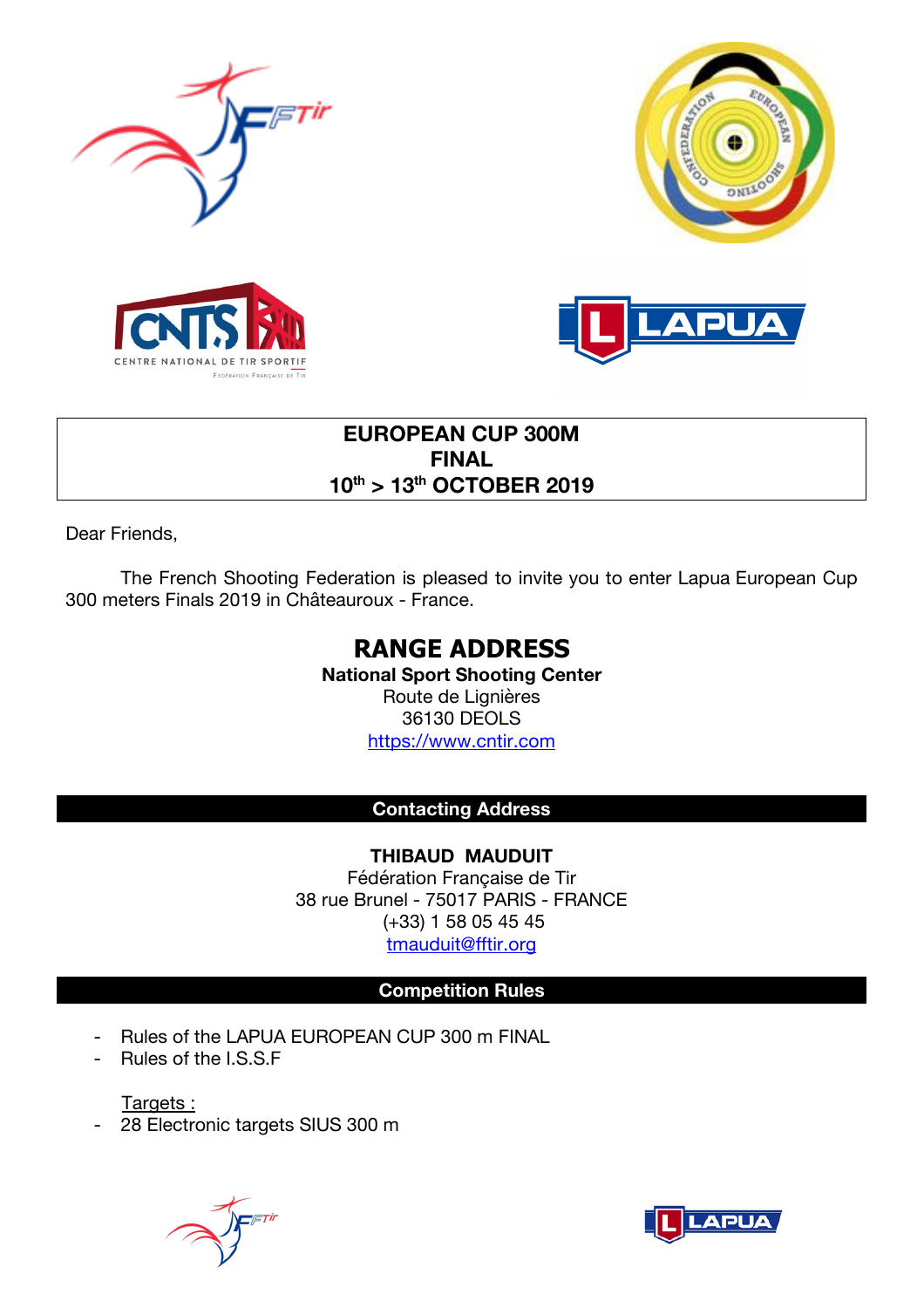#### **Entry Fees**

The entry fees will be payable at the start of the competitions in Euros by cash only (possibility to pay by credit card at the range ) :

**Individual registration fee per shooter for 300 m : 140€/per event**

#### **Arms and Ammunition**

In order to bring your arms and ammunition to the competition, you must use the forms provided by the FFTir :

- Use one form per shooter and send a copy to the FFTir together with the Final Entry Form
- Upon arrival in France, if asked by the French customs, present the original together with the complete list of arms of all your delegation (listed on official paper).
- On leaving France, present the same papers to French customs if needed.
- Draw up on your federation headed paper a complete list of your arms

# **For the duration of your stay, the arms and ammunition will be kept at the shooting range under conditions of maximum security.**

## **Accommodation**

The Organizing Committee negotiated rooms in 2 hotels at only 10 minutes by car from the shooting range :

## • **ACE HOTEL CHÂTEAUROUX :**

- o *ZAC DE L'ÉCOPARC – AVENUE GUSTAVE – 36130 DÉOLS*
- o SINGLE ROOM : 71€ / PAX / NIGHT (incl. Breakfast and tourist tax)
- o DOUBLE
- $\circ$  / TWIN ROOM : 87 $\varepsilon$  / ROOM / NIGHT (incl. Breakfast and tourist tax)
- **B&B CHÂTEAUROUX :** 
	- o *ZAC DE L'ÉCOPARC – AVENUE GEORGE HENNEQUIN – 36130 DÉOLS*
	- o SINGLE ROOM : 66,50€ / PAX / NIGHT (incl. Breakfast and tourist tax)
	- o DOUBLE / TWIN ROOM : 74€ / ROOM / NIGHT (incl. Breakfast and tourist tax)

**The hotel bills will have to be paid by cash or credit card to the French Shooting Federation at the range** (Rooms are already paid).

If you are interested, **you must imperatively book your rooms before October 1st,** after this date, no reservation could be made. You will herewith find the *Hotel & Catering Form* and the methods of reservation.

**If you are not interested, you must book yourself your hotel but no shuttle to the range will be provided.**



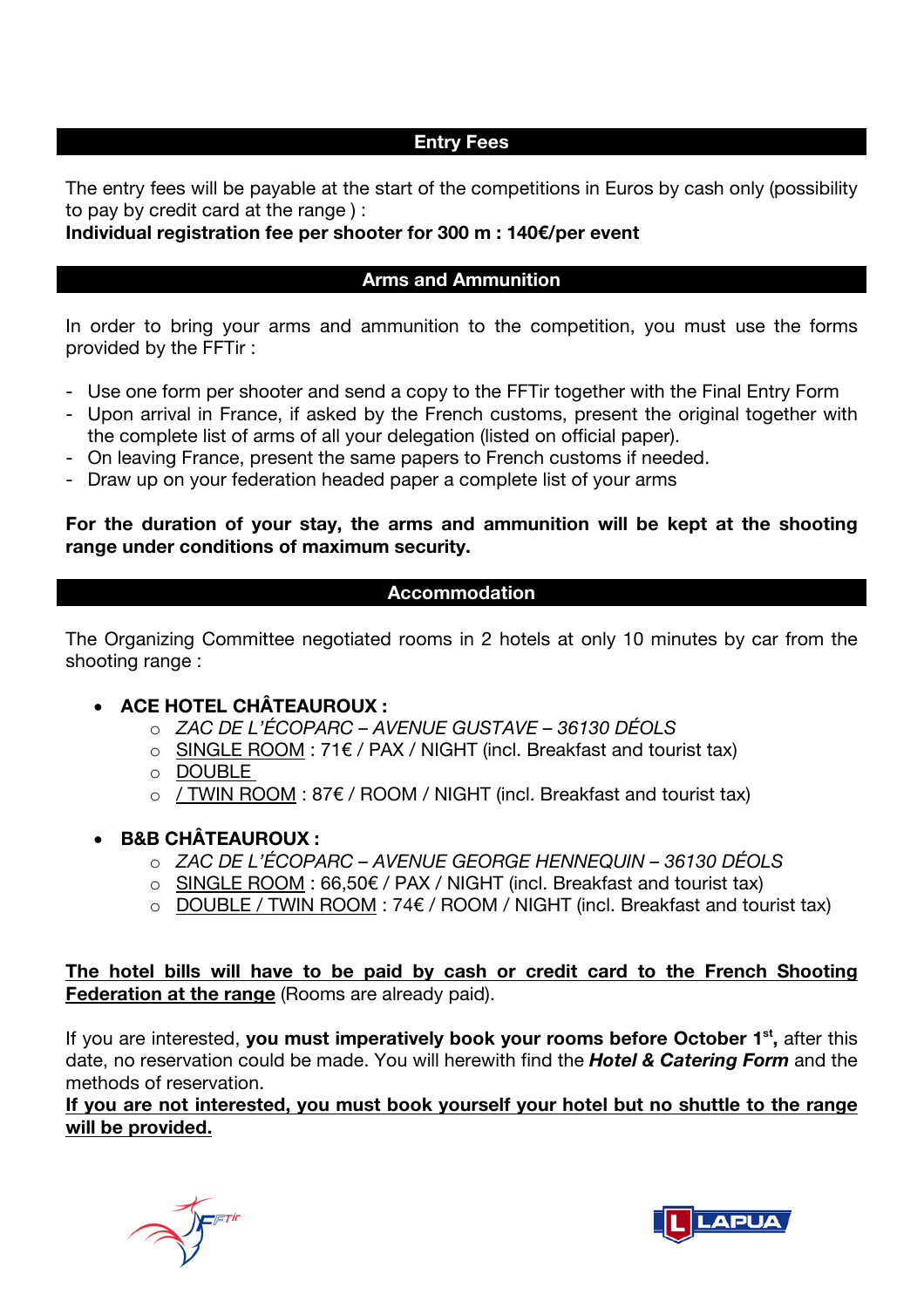#### **Transportation**

The Organizing Committee will provide transportation for free for all delegations from the local arrival place (Paris airports only) to the assigned hotel in arrival day and back on departure day, and from the hotels to and from the shooting range (reservation on *Travel Form*).

#### **Very important information - Transportation from Paris to Châteauroux :**

The transportation time between Charles de Gaulle Paris airport and Châteauroux is around 4h30/5h00 by bus (crossing Paris from north to the south can take a lot of time). Only two shuttles will be organised per day from Paris airports to Châteauroux :

- $-$  12pm on October 9<sup>th</sup>, 10<sup>th</sup>, 11<sup>th</sup> and 12<sup>th</sup>
- 6pm on October  $9<sup>th</sup>$ , 10<sup>th</sup> and 11<sup>th</sup>

### **If some teams arrive after 6pm they will have to wait next day shuttle and spend one night in an hotel near the airport.**

#### **Very important information - Transportation from Châteauroux to Paris :**

- No shuttle on October  $11<sup>th</sup>$
- 4pm on October  $12<sup>th</sup>$  from the range arrival in Paris around 8.30pm / 9pm
- 9am on October  $13<sup>th</sup>$  from the range arrival in Paris around 12.30pm / 1pm
- 2.30pm on October  $13<sup>th</sup>$  from the range arrival in Paris around 6.30pm / 7pm
- 5am on October  $14<sup>th</sup>$  from the hotel arrival in Paris around 10am

## **Please take this shuttles hour into account on your hotel form.**

#### **Lunch**

Lunch will be served at the shooting range. Reservation on *Hotel & Catering Form*. **The Sunday Farewell buffet lunch will be offered by the French Shooting Federation.** 

## **Doping Control**

Doping control: carried out under the supervision of the French Agency against doping (AFLD).

## **Ceremony**

The official banquet/barbecue will take place on Saturday, October 12<sup>th</sup> 2019 at the shooting range. The price for this banquet is 25€ per person. Reservation on *Hotel & Catering Form*.

The awards ceremony will take place on the range every day.